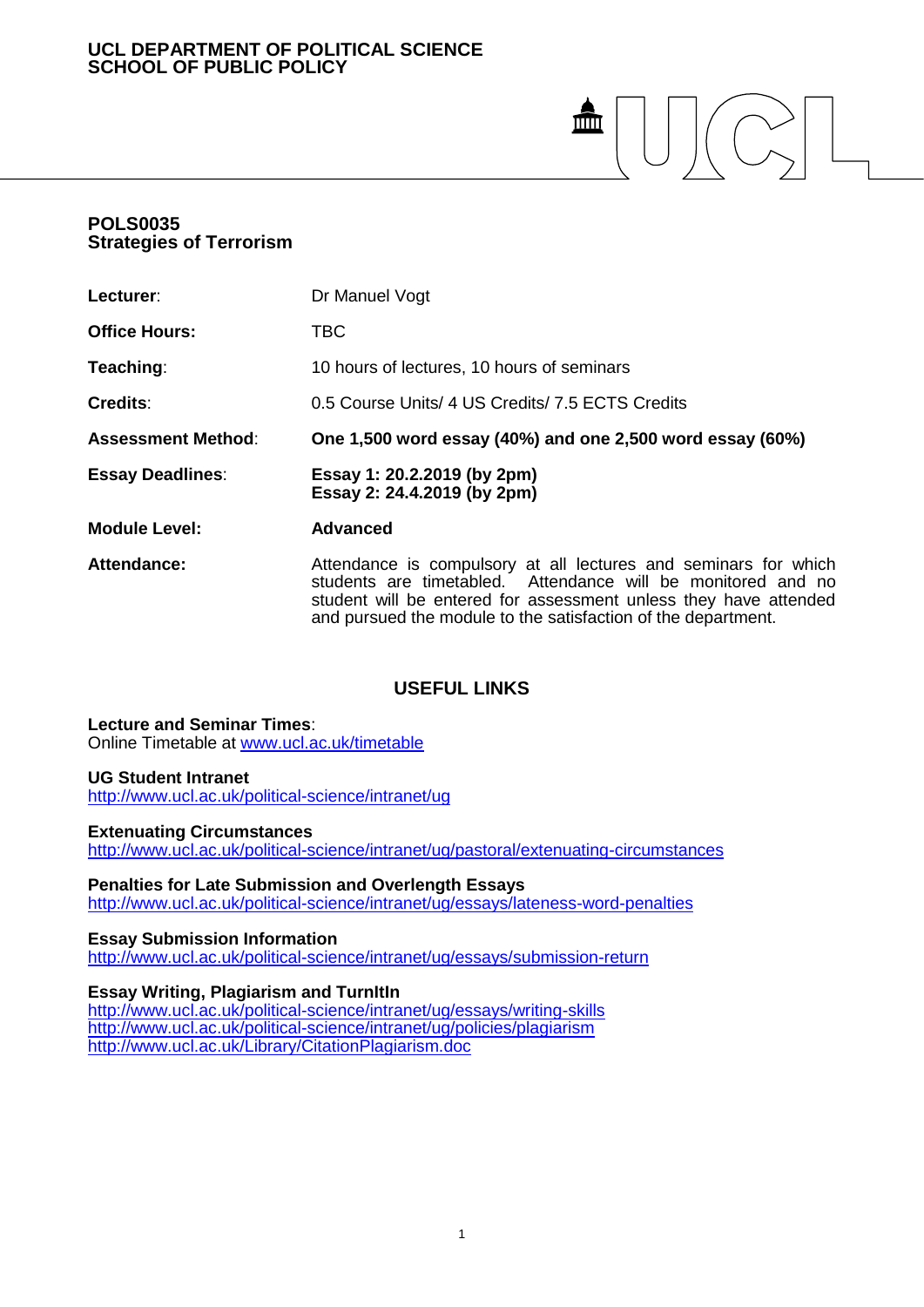## Overview and Objectives

This module is suitable for advanced undergraduate students. It will acquaint students with the main theoretical debates and empirical findings in the research on terrorism. It covers the topic from both a contemporary and an historical perspective and examines terrorism as a strategic tool of intra-state and transnational warfare. We will draw on insights from political science, sociology, psychology, criminology, economics, and history to shed light on such topics as the historical trends in terrorist activity, the relationship of terrorism to other forms of political violence, the use of one-sided violence in civil conflicts, the system and individual-level roots of terrorism, the role of religion in contemporary transnational terrorism, as well as the effects and effectiveness of this strategy of political violence. We will also examine the policy responses available to political decision makers in the field of security, including the ethical concerns arising in the context of counter-terrorist strategies.

Students will be asked to complete a comprehensive set of readings, to participate actively in seminar discussions, and to write two short papers. In addition to the required readings, the syllabus below provides an ample body of additional literature for each session and topic. These readings are not required for the course, but students are encouraged to draw on them to deepen their understanding of topics that are of particular interest to them.

By the end of the term, students should be equipped to answer central theoretical and practical questions, such as: why and when do organizations resort to terrorist strategies? Under what conditions are grievances and opportunities for terrorism most likely to emerge? How does violence spill across borders, and what drives transnational terrorism? What leads individuals to the point at which they feel that violence is their only option to bring about political change? How does terrorism affect politics and society in the target countries? How do terrorist organizations collapse, and what options do policymakers have to counter the threat of terrorism? Please note that this module places emphasis on an empirical approach to the study of terrorism. Thus, the methodological discussions and exercises in the seminars aim to equip students with the analytical tools to ask theoretically relevant and empirically testable research questions, to generate hypotheses, and to develop empirical strategies to test these hypotheses.

## **Schedule**

## **Week 1. The Concept and Its History**

*Topics:*

- Definition(s)
- Historical background and global trends

- History of, and current state of affairs in, research on terrorism

## *Required readings:*

Laqueur, Walter. 2002. *A History of Terrorism*. 2nd printing. New Brunswick, NJ: Transaction Publishers. Chapter 1.

Tilly, Charles. 2004. "Terror, Terrorism, Terrorists." *Sociological Theory* 22(1): 5-13.

Walzer, Michael. 2002. "Five Questions about Terrorism." *Dissent* 49(1): 1-9.

Rapoport, David C. 2002. "The Four Waves of Rebel Terror and September 11." *Anthropoetics* 8(1): 1-17.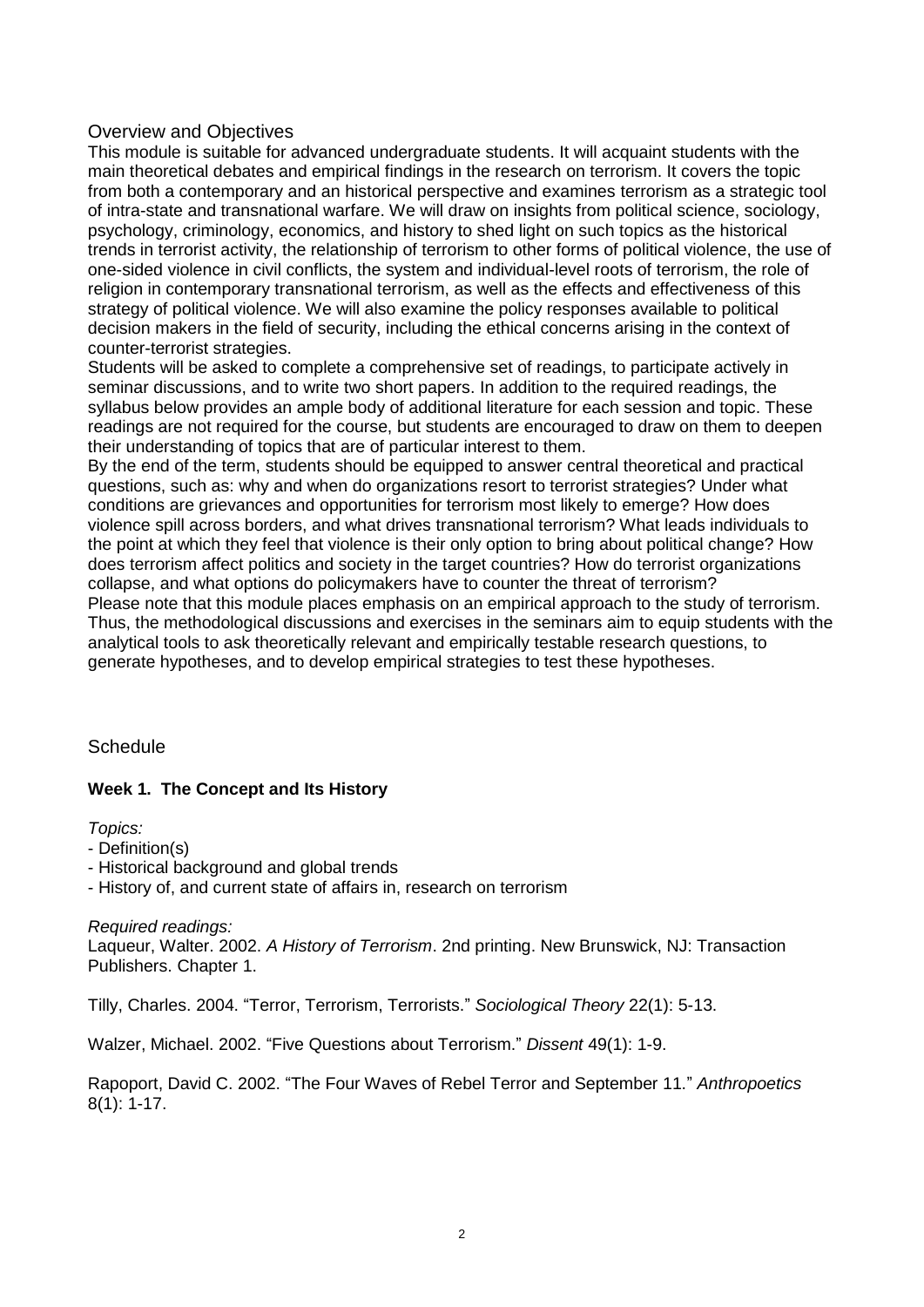Sandler, Todd. 2014. "The Analytical Study of Terrorism." *Journal of Peace Research* 51(2): 257- 271.

*Additional literature:*

Crenshaw, Martha. 1981. "The Causes of Terrorism." *Comparative Politics* 13(4): 379-399.

Shapiro, Jacob N. 2012. Terrorist Decision-Making: Insights from Economics and Political Science. *Perspectives on Terrorism* 6(4-5): 5-20.

LaFree, Gary and Laura Dugan. 2015. "How Has Criminology Contributed to the Study of Terrorism since 9/11?" Pp. 1-23 in *Terrorism and Counterterrorism Today*, *Sociology of Crime, Law and Deviance*, edited by M. Deflem: Emerald Group Publishing Limited.

Young, Joseph K., and Michael G. Findley. 2011. "Promise and Pitfalls of Terrorism Research." *International Studies Review* 13(3): 411-431.

LaFree, Gary, and Gary Ackerman. 2009. "The Empirical Study of Terrorism: Social and Legal Research." *Annual Review of Law and Social Science* 5(1): 347-374.

Rasler, Karen, and William R. Thompson. 2009. "Looking for Waves of Terrorism." *Terrorism and Political Violence* 21(1): 28-41.

Sedgwick, Mark. 2007. "Inspiration and the Origins of Global Waves of Terrorism." *Studies in Conflict & Terrorism* 30(2): 97-112.

Shughart, William F. 2006. "An Analytical History of Terrorism, 1945–2000." *Public Choice* 128(1- 2): 7-39.

Rapoport, David C. 1984. "Fear and Trembling: Terrorism in Three Religious Traditions." *American Political Science Review* 78(3): 658-677.

## **Week 2. Terrorism as an Insurgent Strategy I: A Conceptual Perspective**

*Topics:*

- Putting terrorism in perspective: How is terrorism distinguished from, and how is it related to, other forms of political violence?

- Violence against civilians as a strategy in civil war

- The strategic functions of terrorism outside of civil war

*Required readings:*

Kalyvas, Stathis N. 2006. *The Logic of Violence in Civil War*. Cambridge: Cambridge University Press. Pp. 1-31.

Valentino, Benjamin A. 2014. "Why We Kill: The Political Science of Political Violence against Civilians." *Annual Review of Political Science* 17: 89–103.

Findley, Michael G., and Joseph K. Young. 2012. "Terrorism and Civil War: A Spatial and Temporal Approach to a Conceptual Problem." *Perspectives on Politics* 10(02): 285-305.

Kydd, Andrew H., and Barbara F. Walter. 2006. "The Strategies of Terrorism." *International Security* 31(1): 49–80.

*Additional literature:*

Pape, Robert A. 2003. "The Strategic Logic of Suicide Terrorism." *American Political Science Review* 97(3): 343-361.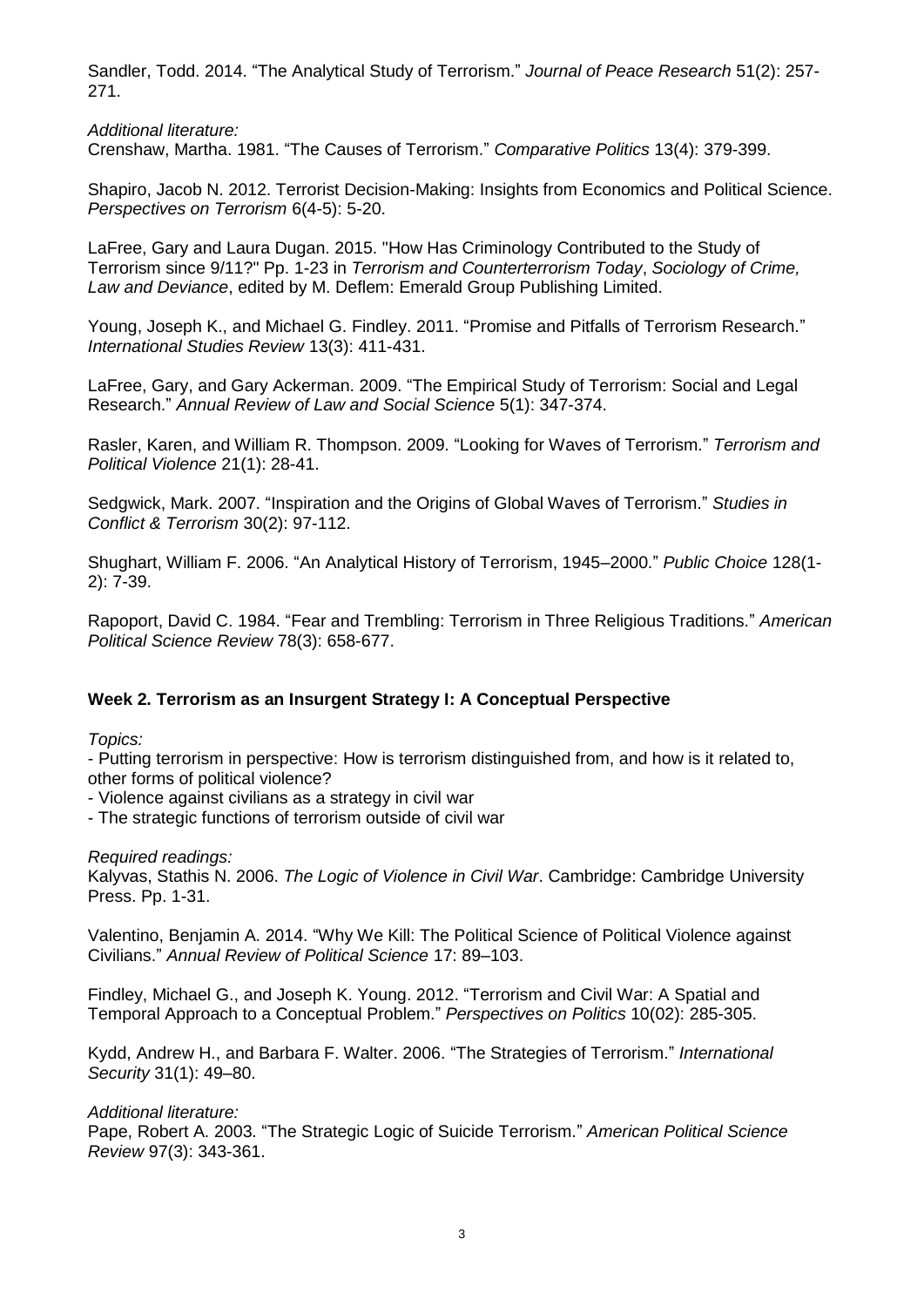Goodwin, Jeff. 2006. "What Do We Really Know About (Suicide) Terrorism?" *Sociological Forum* 21(2): 315-330.

Martha Crenshaw. 2016. "The Strategic Logic of Terrorism." In R. K. Betts (ed.): *Conflict After the Cold War*. New York, NY: Routledge. 471-484.

Lake, David A. 2002. "Rational Extremism: Understanding Terrorism in the Twenty-first Century." *Dialogue IO* 1(1): 15-29.

Chaliand, Gérard and Arnaud Blin (eds.). 2016. *The History of Terrorism: From Antiquity to ISIS*. Berkeley, CA: University of California Press. Chapter 2.

de la Calle, Luis, and Ignacio Sanchez-Cuenca. 2012. "Rebels without a Territory: An Analysis of Nonterritorial Conflicts in the World, 1970-1997." *Journal of Conflict Resolution* 56(4): 580-603.

Bueno de Mesquita, Ethan, and Eric S. Dickson. 2007. "The Propaganda of the Deed: Terrorism, Counterterrorism, and Mobilization." *American Journal of Political Science* 51(2): 364-381.

Kydd, Andrew, and Barbara F. Walter. 2002. "Sabotaging the Peace: The Politics of Extremist Violence." *International Organization* 56(2): 263-296.

Sambanis, Nicholas. 2008. "Terrorism and Civil War." In P. Keefer and N. Loayza (eds.): *Terrorism, Economic Development, and Political Openness*. Cambridge: Cambridge University Press. 174-206.

#### **Week 3. Terrorism as an Insurgent Strategy II: Organizational Characteristics and the Strategic Environment**

*Topics:*

- When do insurgent organizations resort to terrorism? And who are their targets?

- The influence of organizational characteristics and inter-organizational competition
- Exogenous vs. conflict-endogenous determinants of victimization

#### *Required readings:*

Goodwin, Jeff. 2006. "A Theory of Categorical Terrorism." *Social Forces* 84(4): 2027-2046.

Abrahms, Max, and Philip B. K. Potter. 2015. "Explaining Terrorism: Leadership Deficits and Militant Group Tactics." *International Organization* 69(2): 311-342.

Findley, Michael G., and Joseph K. Young. 2012. "More Combatant Groups, More Terror?: Empirical Tests of an Outbidding Logic." *Terrorism and Political Violence* 24(5): 706-721.

Fjelde, Hanne, and Lisa Hultman. 2014. "Weakening the Enemy: A Disaggregated Study of Violence against Civilians in Africa." *Journal of Conflict Resolution* 58(7): 1230-1257.

#### *Additional literature:*

Shapiro, Jacob N. 2012. "Terrorist Decision-Making: Insights from Economics and Political Science." *Perspectives on Terrorism* 6(4-5): 5-20.

Bloom, Mia M. 2004. "Palestinian Suicide Bombing: Public Support, Market Share, and Outbidding." *Political Science Quarterly* 119 (1):61-88.

Humphreys, Macartan and Jeremy M.Weinstein. 2006. "Handling and Manhandling Civilians in Civil War: Determinants of the Strategies of Warring Factions." *American Political Science Review* 100(3): 429-447.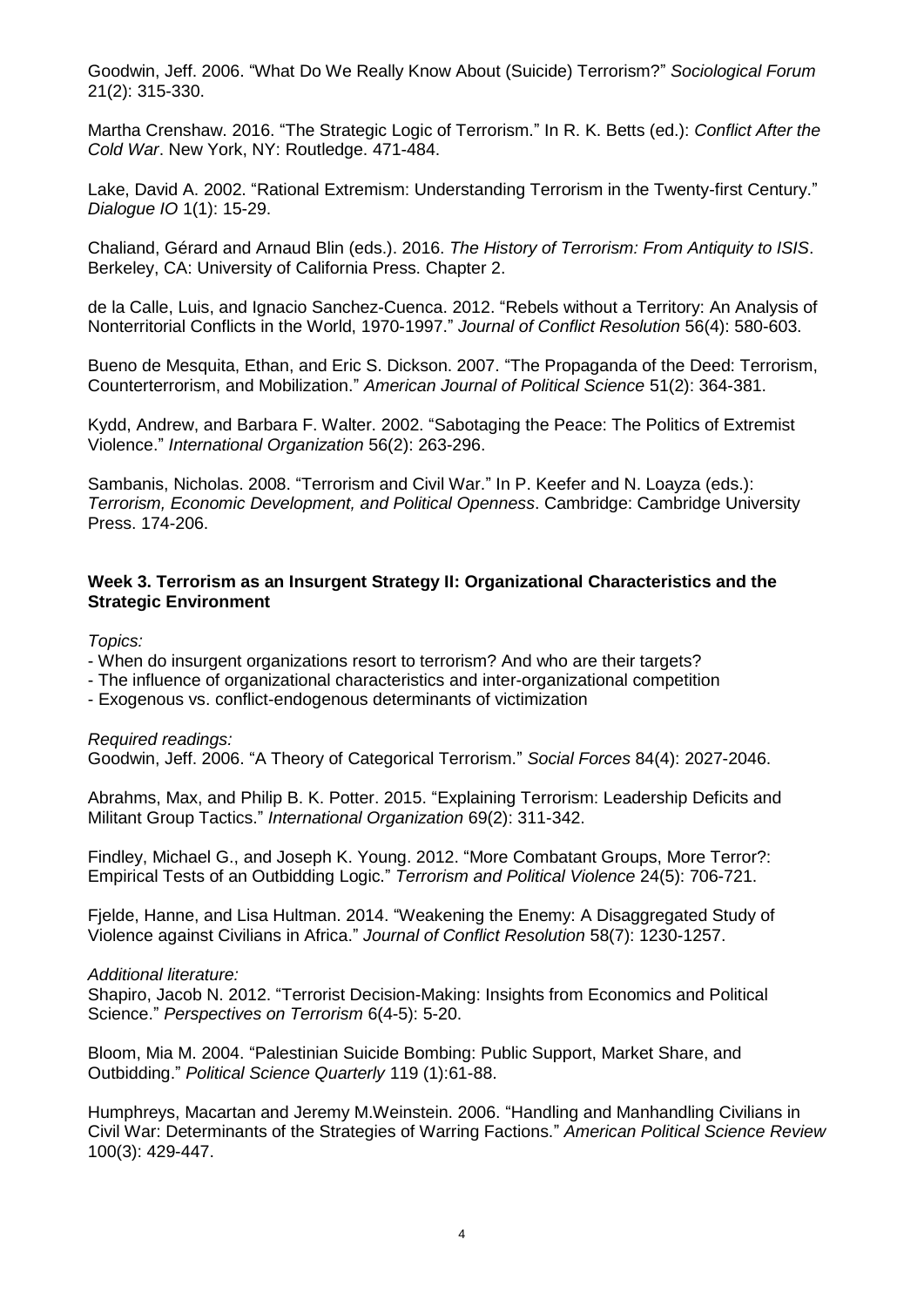Salehyan, Idean, David Siroky, and Reed M. Wood. 2014. "External Rebel Sponsorship and Civilian Abuse: A Principal-Agent Analysis of Wartime Atrocities." *International Organization* 68(3): 633-661.

Wood, R. M. 2010. "Rebel Capability and Strategic Violence against Civilians." *Journal of Peace Research* 47(5): 601-614.

Danzell, Orlandrew E. 2011. "Political Parties: When Do They Turn to Terror?" *Journal of Conflict Resolution* 55(1): 85-105.

Asal, Victor, Mitchell Brown, and Marcus Schulzke. 2015. "'Kill Them All—Old and Young, Girls and Women and Little Children': An Examination of the Organizational Choice of Targeting Civilians." *Political Science Research and Methods* 3(03): 589-607.

Asal, Victor, and R. Karl Rethemeyer. 2008. "The Nature of the Beast: Organizational Structures and the Lethality of Terrorist Attacks." *The Journal of Politics* 70(2): 437-449.

Laitin, David D., and Jacob N. Shapiro. 2008. "The Political, Economic, and Organizational Sources of Terrorism." In P. Keefer and N. Loayza (eds.): *Terrorism, Economic Development, and Political Openness*. Cambridge: Cambridge University Press. 209-232.

Rohner, Dominic, and Bruno S. Frey. 2007. "Blood and Ink! The Common-interest-Game between Terrorists and the Media." *Public Choice* 133(1-2): 129-145.

Piazza, James A. 2009. "Is Islamist Terrorism More Dangerous?: An Empirical Study of Group Ideology, Organization, and Goal Structure." *Terrorism and Political Violence* 21(1): 62-88.

Berman, Eli, and David D. Laitin. 2008. "Religion, Terrorism and Public Goods: Testing the Club Model." *Journal of Public Economics* 92(10-11): 1942-1967.

Cunningham, Kathleen Gallagher, Kristin M. Bakke, and Lee J. M. Seymour. 2012. "Shirts Today, Skins Tomorrow: Dual Contests and the Effects of Fragmentation in Self-Determination Disputes." *Journal of Conflict Resolution* 56(1): 67-93.

Kalyvas, Stathis N. 2006. *The Logic of Violence in Civil War*. Cambridge: Cambridge University Press. Chapter 6.

Balcells, Laia. 2010. Rivalry and Revenge: Violence against Civilians in Conventional Civil Wars. *International Studies Quarterly* 54(2): 291–313.

Horowitz, Michael C. 2010. Nonstate Actors and the Diffusion of Innovations: The Case of Suicide Terrorism. *International Organization* 64(1): 33-64.

#### **Week 4. The Causes of Terrorism: State-level Explanations**

#### *Topics:*

- Where and why does terrorism occur?
- Grievances vs. opportunities
- The role of democracy, group discrimination, and state strength

#### *Required readings:*

Hendrix, Cullen S., and Joseph K. Young. 2014. "State Capacity and Terrorism: A Two-Dimensional Approach." *Security Studies* 23(2): 329-363.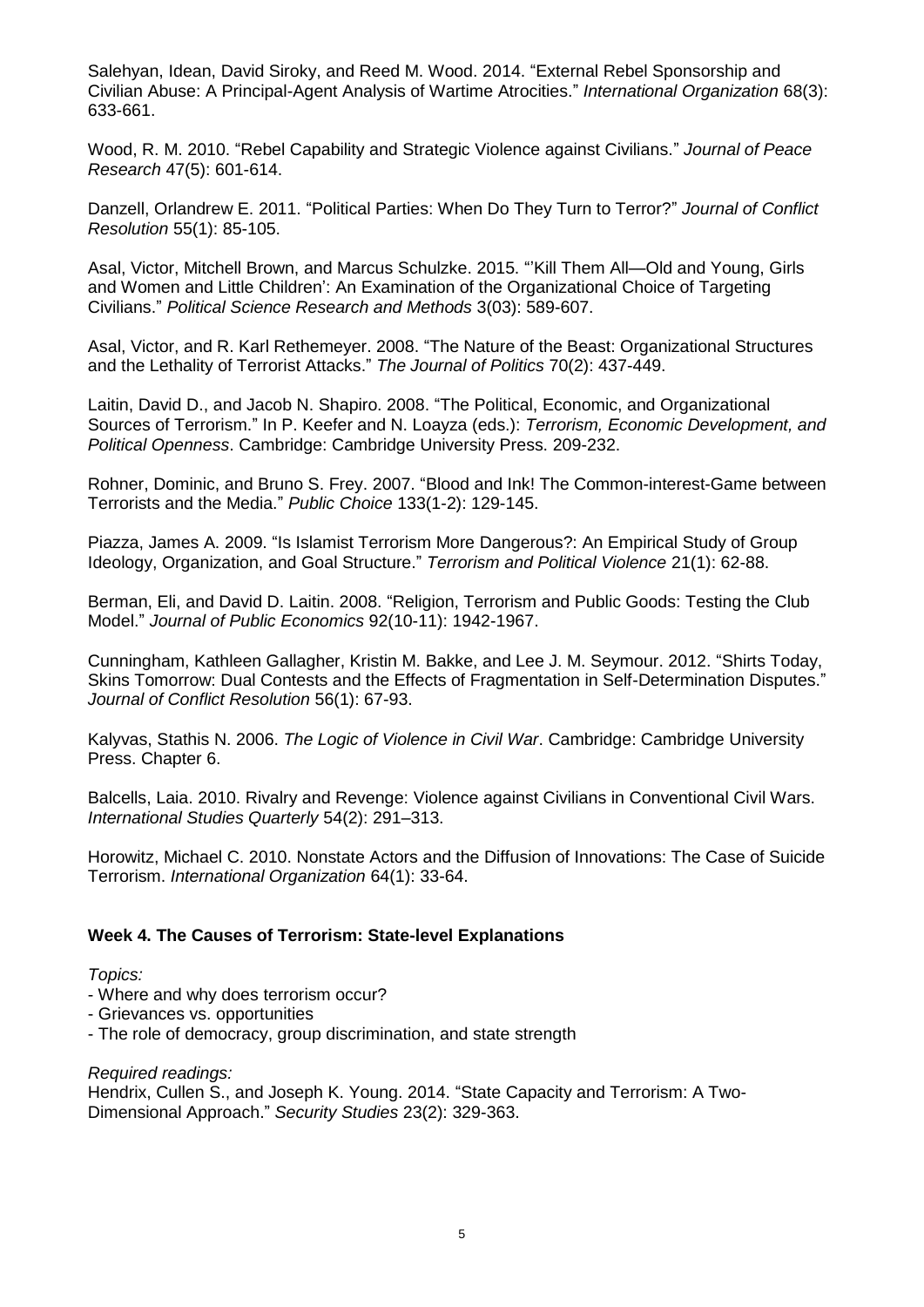Brooks, Risa. 2009. "Researching Democracy and Terrorism: How Political Access Affects Militant Activity." *Security Studies* 18(4): 756-788.

Piazza, James A. 2011. "Poverty, Minority Economic Discrimination, and Domestic Terrorism." *Journal of Peace Research* 48(3): 339-353.

*Additional literature:*

Sambanis, Nicholas. 2008. "Terrorism and Civil War." In P. Keefer and N. Loayza (eds.): *Terrorism, Economic Development, and Political Openness*. Cambridge: Cambridge University Press. 174-206.

Coggins, Bridget L. 2015. "Does State Failure Cause Terrorism? An Empirical Analysis (1999– 2008)." *Journal of Conflict Resolution* 59(3): 455-483.

Krueger, Alan B. and David D. Laitin. 2008. "Kto Kogo?:A Cross-country Study of the Origins and Targets of Terrorism." In P. Keefer and N. Loayza (eds.): *Terrorism, Economic Development, and Political Openness*. Cambridge: Cambridge University Press. 148-173.

Chenoweth, Erica. 2010. "Democratic Competition and Terrorist Activity." *The Journal of Politics* 72(1): 16-30.

Abrahms, Max. 2007. "Why Democracies Make Superior Counterterrorists." *Security Studies* 16(2): 223-253.

Young, Joseph K., and Laura Dugan. 2011. "Veto Players and Terror." *Journal of Peace Research* 48(1): 19-33.

Krieger, T., and D. Meierrieks. 2010. "Terrorism in the Worlds of Welfare Capitalism." *Journal of Conflict Resolution* 54(6): 902-939.

Aksoy, Deniz, David B. Carter, and Joseph Wright. 2012. "Terrorism In Dictatorships." *The Journal of Politics* 74(3): 810-826.

Abadie, Alberto. 2006. "Poverty, Political Freedom, and the Roots of Terrorism." *American Economic Review* 96(2): 50-56.

Ezcurra, Roberto, and David Palacios. 2016. "Terrorism and Spatial Disparities: Does Interregional Inequality Matter?" *European Journal of Political Economy* 42: 60-74.

## **Week 5. The Causes of Terrorism: Individual-level Motivations**

*Topics:*

- Why do individuals participate in armed conflict and terrorism?

- The role of politics, poverty, ideology, and peer effects in radicalization processes

*Required readings:*

Lee, Alexander. 2011. "Who Becomes a Terrorist? Poverty, Education, and the Origins of Political Violence." *World Politics* 63(2): 203-245.

Moghaddam, F. M. 2005. "The Staircase to Terrorism: A Psychological Exploration." *American Psychologist* 60(2): 161-169.

McCauley, Clark, and Sophia Moskalenko. 2017. "Understanding Political Radicalization: The Two-Pyramids Model." *American Psychologist* 72(3): 205-216.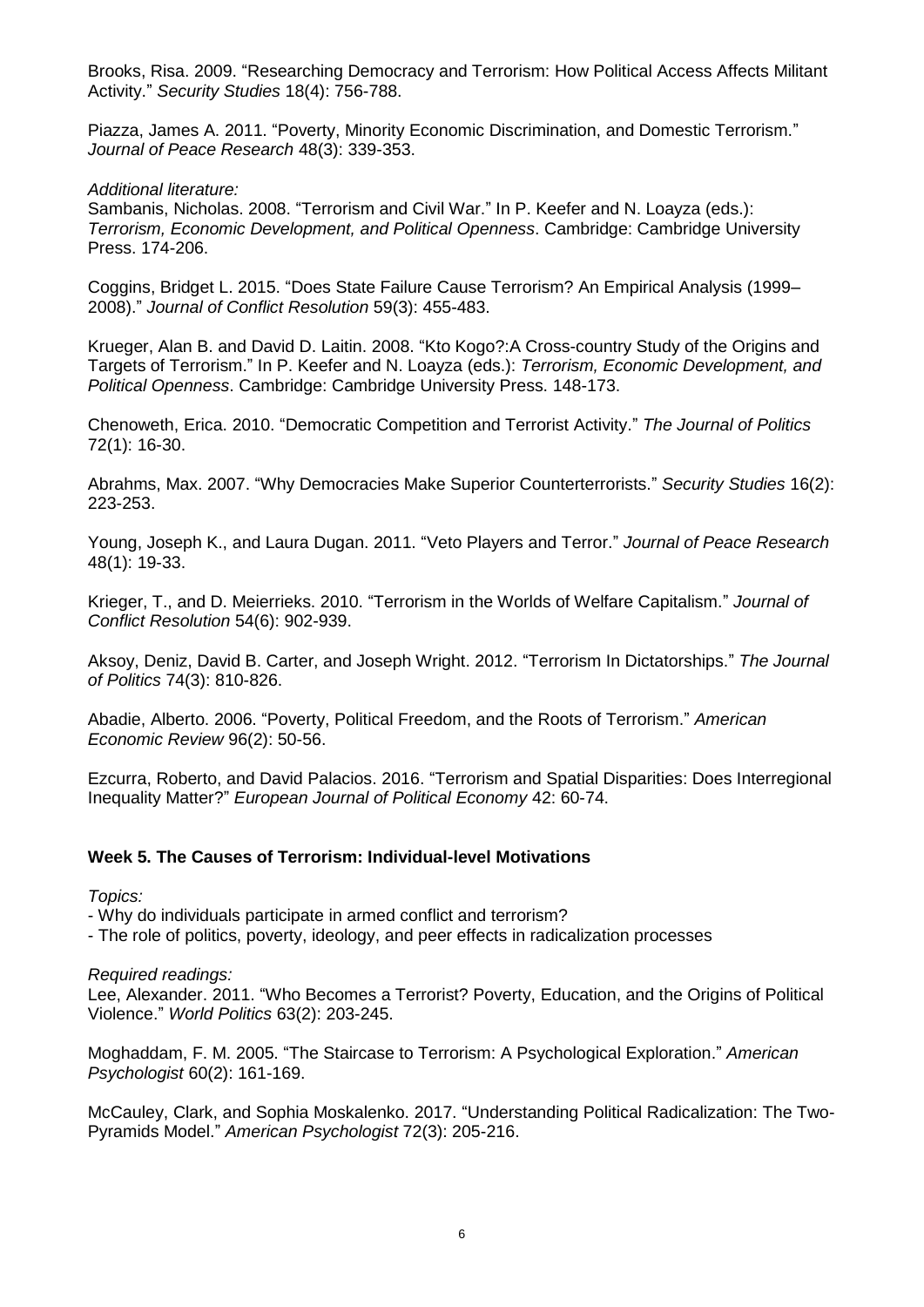Obaidi, Milan, Robin Bergh, Jim Sidanius, and Lotte Thomsen. 2018. "The Mistreatment of My People: Victimization by Proxy and Behavioral Intentions to Commit Violence Among Muslims in Denmark." *Political Psychology* 39(3): 577-593.

#### *Additional literature:*

Costalli, Stefano, and Andrea Ruggeri. 2015. "Indignation, Ideologies, and Armed Mobilization: Civil War in Italy, 1943–45." *International Security* 40(2): 119-157.

Doosje, Bertjan, Fathali M. Moghaddam, Arie W. Kruglanski, Arjan de Wolf, Liesbeth Mann, and Allard R. Feddes. 2016. "Terrorism, Radicalization and De-radicalization." *Current Opinion in Psychology* 11: 79-84.

Hafez, Mohammed, and Creighton Mullins. 2015. "The Radicalization Puzzle: A Theoretical Synthesis of Empirical Approaches to Homegrown Extremism." *Studies in Conflict & Terrorism* 38(11): 958-975.

Bartlett, Jamie, and Carl Miller. 2012. "The Edge of Violence: Towards Telling the Difference Between Violent and Non-Violent Radicalization." *Terrorism and Political Violence* 24(1): 1-21.

Doosje, Bertjan, Annemarie Loseman, and Kees van den Bos. 2013. "Determinants of Radicalization of Islamic Youth in the Netherlands: Personal Uncertainty, Perceived Injustice, and Perceived Group Threat." *Journal of Social Issues* 69(3): 586-604.

Jasko, Katarzyna, Gary LaFree, and Arie Kruglanski. 2017. "Quest for Significance and Violent Extremism: The Case of Domestic Radicalization." *Political Psychology* 38(5): 815-831.

Moskalenko, Sophia, and Clark McCauley. 2011. "The Psychology of Lone-wolf Terrorism." *Counselling Psychology Quarterly* 24(2): 115-126.

Krueger, Alan B., and Jitka Malečková. 2003. "Education, Poverty and Terrorism: Is There a Causal Connection?" *Journal of Economic Perspectives* 17(4): 119–144.

Benmelech, Efraim, Claude Berrebi, and Esteban F. Klor. 2012. "Economic Conditions and the Quality of Suicide Terrorism." *The Journal of Politics* 74(1): 113-128.

Humphreys, Macartan, and Jeremy M. Weinstein. 2008. "Who Fights? The Determinants of Participation in Civil War." *American Journal of Political Science* 52(2): 436–455.

Argo, Nichole. 2009. "Why Fight?: Examining Self-Interested Versus Communally-Oriented Motivations in Palestinian Resistance and Rebellion." *Security Studies* 18(4): 651-680.

Sageman, Marc. 2016. "Jihadi Networks of Terror." In R. K. Betts (ed.): *Conflict After the Cold War*. New York, NY: Routledge. 506-519.

Magouirk, Justin, Scott Atran, and Marc Sageman. 2008. "Connecting Terrorist Networks." *Studies in Conflict & Terrorism* 31(1): 1-16.

Reynolds, Sean C., and Mohammed M. Hafez. Forthcoming. "Social Network Analysis of German Foreign Fighters in Syria and Iraq." *Terrorism and Political Violence*.

LaFree, Gary, and Erin Miller. 2008. "Desistance from Terrorism: What Can We Learn from Criminology?" *Dynamics of Asymmetric Conflict* 1(3): 203-230.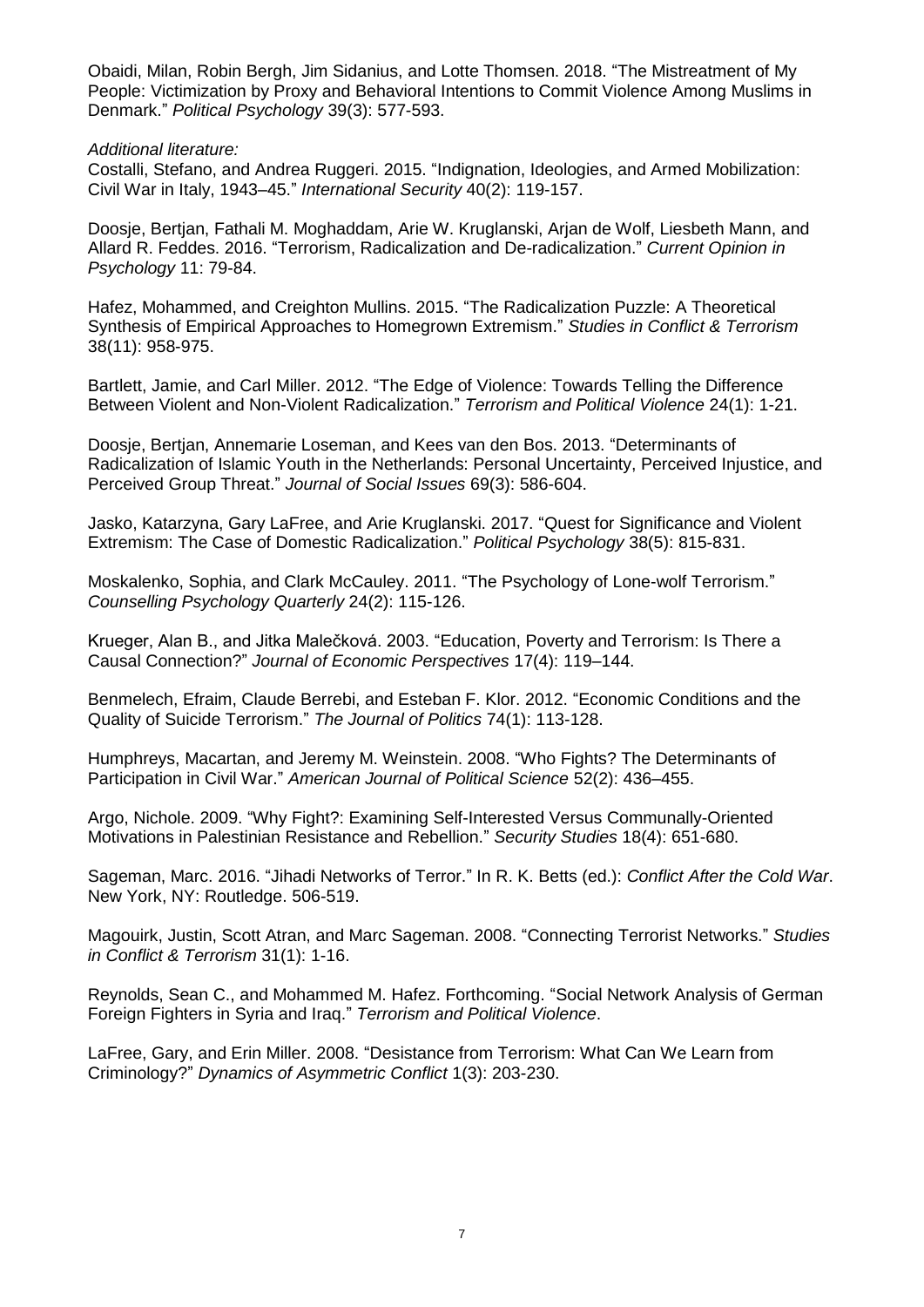## **Week 6. The Causes of Terrorism: Transnational Factors and the Role of Religion**

#### *Topics:*

- How does violence spread across borders?
- Globalization and transnational terrorism
- Global jihad and the role of religion

#### *Required readings:*

Forsberg, Erika. 2016. "Transnational Dimensions of Civil Wars: Clustering, Contagion, and Connectedness." In *What Do We Know About Civil Wars?*, edited by T. D. Mason and S. McLaughlin Mitchell. Lanham, MD: Rowman & Littlefield. 75-90.

Findley, Michael G., James A. Piazza, and Joseph K. Young. 2012. "Games Rivals Play: Terrorism in International Rivalries." *The Journal of Politics* 74(1): 235-248.

Walter, Barbara F. 2017. "The New New Civil Wars." *Annual Review of Political Science* 20(1): 469-486.

Ahmad, Aisha. 2016. "Going Global: Islamist Competition in Contemporary Civil Wars." *Security Studies* 25(2): 353-384.

#### *Additional literature:*

Braithwaite, Alex. 2015. "Transnational Terrorism as an Unintended Consequence of a Military Footprint." *Security Studies* 24(2): 349-375.

Collard-Wexler, Simon, Costantino Pischedda, and Michael G. Smith. 2014. "Do Foreign Occupations Cause Suicide Attacks?" *Journal of Conflict Resolution* 58(4): 625-657.

Blomberg, S. Brock and Gregory D. Hess. 2008. "The Lexus and the Olive Branch: Globalization, Democratization, and Terrorism." In P. Keefer and N. Loayza (eds.): *Terrorism, Economic Development, and Political Openness*. Cambridge: Cambridge University Press. 116-147.

Horowitz, Michael C. 2010. "Nonstate Actors and the Diffusion of Innovations: The Case of Suicide Terrorism." *International Organization* 64(1): 33-64.

Byman, Daniel L., and Sarah E. Kreps. 2010. "Agents of Destruction? Applying Principal-Agent Analysis to State-Sponsored Terrorism." *International Studies Perspectives* 11(1): 1-18.

Carter, David B. 2012. "A Blessing or a Curse? State Support for Terrorist Groups." *International Organization* 66 (01):129-151.

Salehyan, Idean, David Siroky, and Reed M. Wood. 2014. "External Rebel Sponsorship and Civilian Abuse: A Principal-Agent Analysis of Wartime Atrocities." *International Organization* 68(3): 633-661.

Piazza, James A. 2008. "Incubators of Terror: Do Failed and Failing States Promote Transnational Terrorism?" *International Studies Quarterly* 52(3): 469–488.

Coggins, Bridget L. 2015. "Does State Failure Cause Terrorism? An Empirical Analysis (1999– 2008)." *Journal of Conflict Resolution* 59(3): 455-483.

George, Justin. 2018. "State Failure and Transnational Terrorism: An Empirical Analysis." *Journal of Conflict Resolution* 62(3):471-95.

Philpott, Daniel. 2002. "The Challenge of September 11 to Secularism in International Relations." *World Politics* 55(1): 66-95.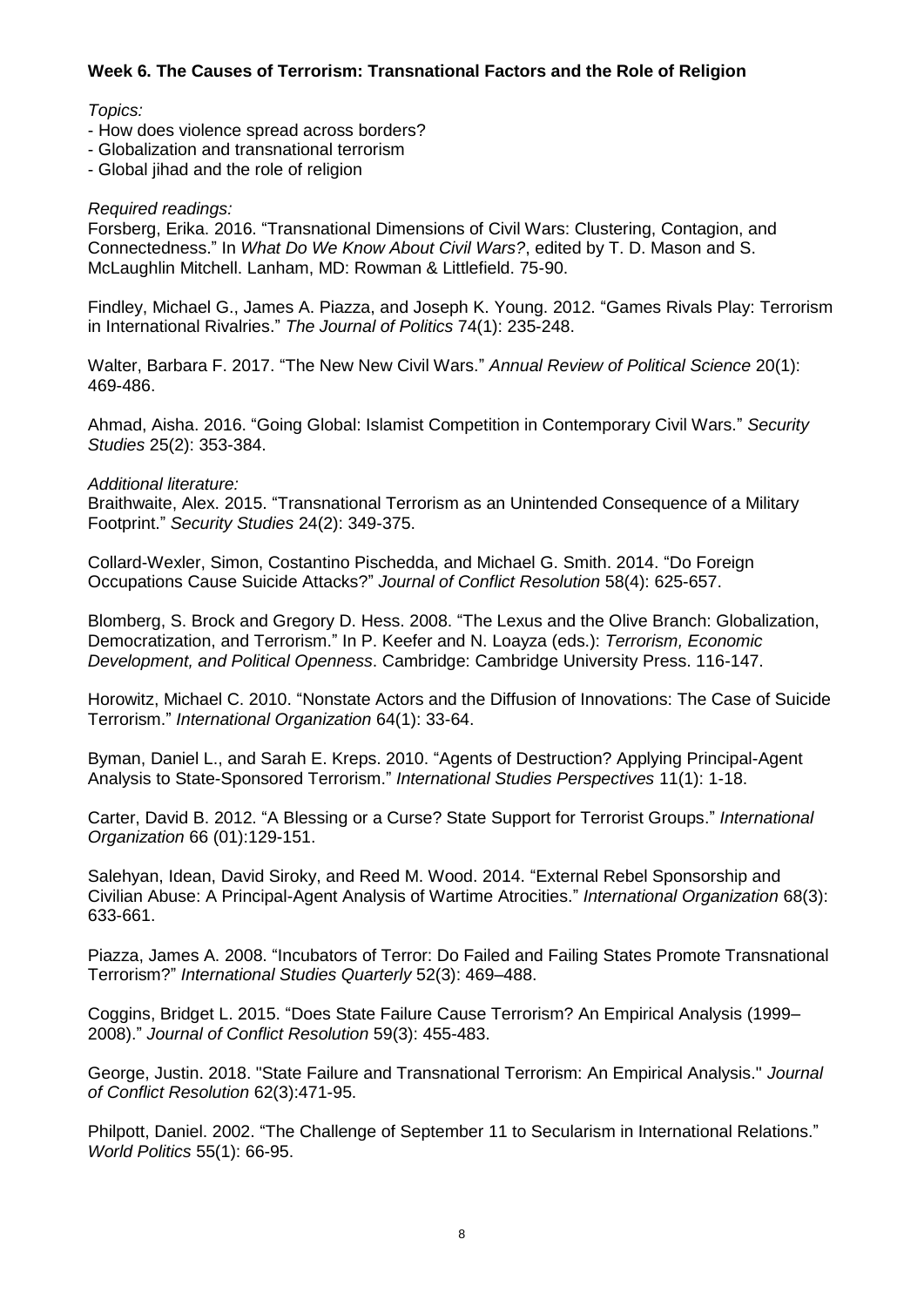Sedgwick, Mark. 2004. "Al-Qaeda and the Nature of Religious Terrorism." *Terrorism and Political Violence* 16(4): 795-814.

Isaacs, Matthew. 2016. "Sacred Violence or Strategic Faith? Disentangling the Relationship between Religion and Violence in Armed Conflict." *Journal of Peace Research* 53(2): 211-225.

Bormann, Nils-Christian, Lars-Erik Cederman, and Manuel Vogt. 2017. "Language, Religion, and Ethnic Civil War." *Journal of Conflict Resolution* 61(4): 744-771.

Moghaddam, Fathali M., Zachary Warren, and K. Love. 2013. "Religion and the Staircase to Terrorism." *Handbook of the Psychology of Religion and Spirituality.* Pp. 632-648.

Buhaug, Halvard, and Kristian Skrede Gleditsch. 2008. "Contagion or Confusion? Why Conflicts Cluster in Space." *International Studies Quarterly* 52(2): 215-233.

Kalyvas, Stathis N. 2014. The logic of violence in the Islamic State's war. The Monkey Cage. Online: [https://www.washingtonpost.com/news/monkey-cage/wp/2014/07/07/the-logic-of-violence](https://www.washingtonpost.com/news/monkey-cage/wp/2014/07/07/the-logic-of-violence-in-islamic-states-war/)[in-islamic-states-war/](https://www.washingtonpost.com/news/monkey-cage/wp/2014/07/07/the-logic-of-violence-in-islamic-states-war/)

Norbrook, Nicholas. 2016. Islamic State in Africa and the grim utopia. The Africa Report. Berkhamsted, UK, Groupe Jeune Afrique. Online: [http://www.theafricareport.com/North-](http://www.theafricareport.com/North-Africa/islamic-state-in-africa-and-the-grim-utopia.html)[Africa/islamic-state-in-africa-and-the-grim-utopia.html](http://www.theafricareport.com/North-Africa/islamic-state-in-africa-and-the-grim-utopia.html)

Skelton, Rose. 2015. Mali: Faith and the fightback. The Africa Report. Berkhamsted, UK, Groupe Jeune Afrique. Online:<http://www.theafricareport.com/West-Africa/mali-faith-and-the-fightback.html>

## **Week 7. Internal Organization: Organizational Structure, Recruitment, and Tactics**

#### *Topics:*

- How do terrorist groups organize themselves?
- How do they recruit members?
- And what are the practical consequences of these organizational structures and strategies?

*Required readings:*

Sageman, Marc. 2004. Understanding Terror Networks. Philadelphia, PA: University of Pennsylvania Press. Pp. 121-73.

Eilstrup-Sangiovanni, Mette, and Calvert Jones. 2008. "Assessing the Dangers of Illicit Networks." *International Security* 33(2): 7-44.

Hoffman, Bruce. 2006. *Inside Terrorism*. New York, NY: Columbia University Press. Chapter 8.

Cuéllar, Mariano-Florentino. 2006. "The Untold Story of al Qaeda's Administrative Law Dilemmas." *Minnesota Law Review* 91: 1302-1368.

#### *Additional literature:*

Weinstein, Jeremy M. 2007. *Inside Rebellion: The Politics of Insurgent Violence*. New York: Cambridge University Press.

Staniland, Paul. 2012. "Organizing Insurgency: Networks, Resources, and Rebellion in South Asia." *International Security* 37(1): 142–177.

Sageman, Marc. 2011. *Leaderless Jihad: Terror Networks in the Twenty-First Century*. Philadelphia, PA: University of Pennsylvania Press. Chapters 6 & 7.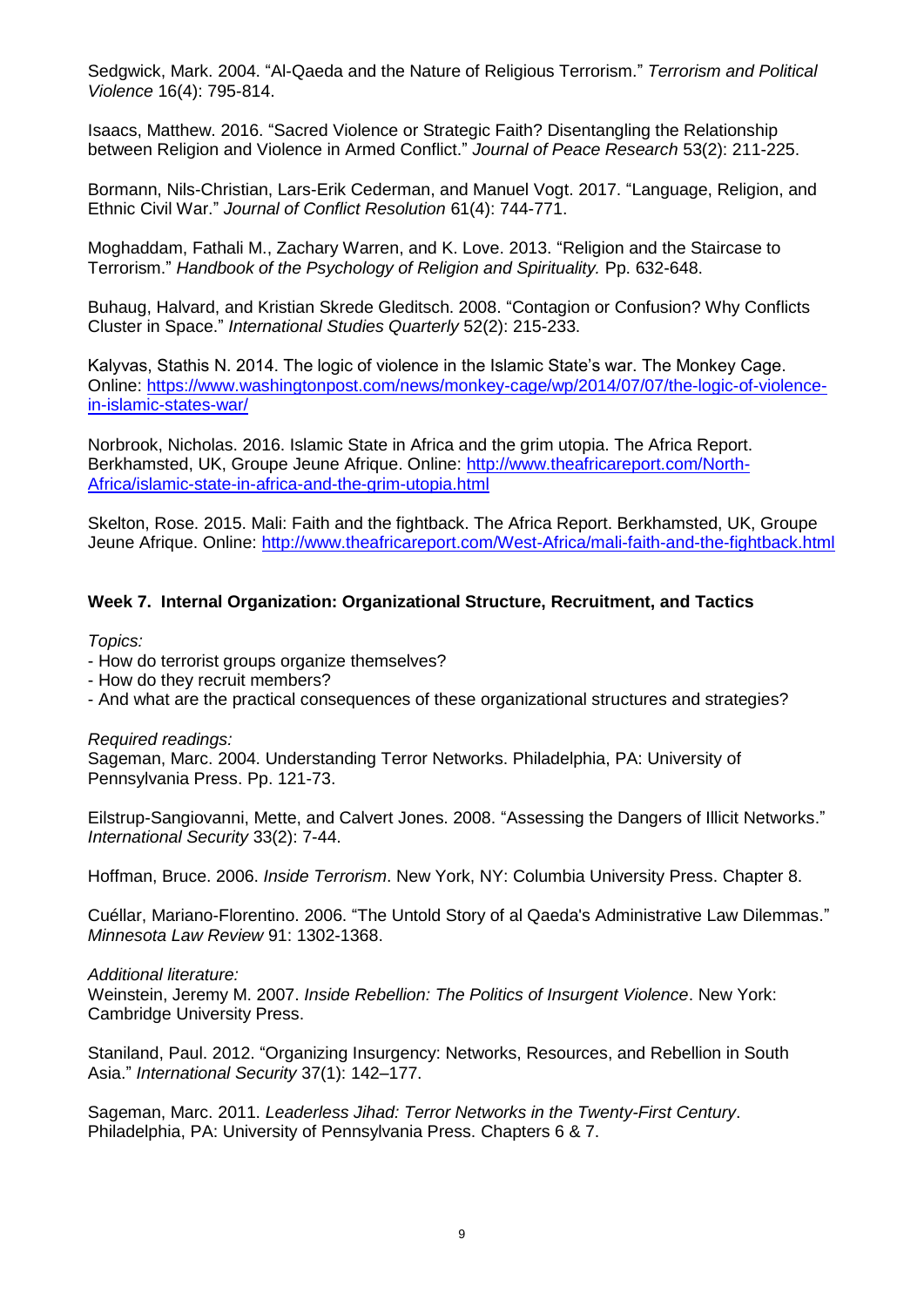Brown, Joseph M. Forthcoming. "Notes to the Underground: Credit Claiming and Organizing in the Earth Liberation Front." *Terrorism and Political Violence*.

Chen, Hsinchun, Wingyan Chung, Jialun Qin, Edna Reid, Marc Sageman, and Gabriel Weimann. 2008. "Uncovering the Dark Web: A Case Study of Jihad on the Web." *Journal of the American Society for Information Science and Technology* 59(8): 1347-1359.

Benson, David C. 2014. "Why the Internet Is Not Increasing Terrorism." *Security Studies* 23(2): 293-328.

Mueller, John, and Mark G. Stewart. 2015. "Terrorism, Counterterrorism, and the Internet: The American Cases." *Dynamics of Asymmetric Conflict* 8(2): 176-190.

Hegghammer, Thomas. 2013. "The Recruiter's Dilemma: Signalling and Rebel Recruitment Tactics." *Journal of Peace Research* 50(1): 3-16.

Shapiro, Jacob N., and David A. Siegel. 2011. "Moral Hazard, Discipline, and the Management of Terrorist Organizations." *World Politics* 64(1): 39-78.

Santifort, Charlinda, Todd Sandler, and Patrick T. Brandt. 2013. "Terrorist Attack and Target Diversity: Changepoints and Their Drivers." *Journal of Peace Research* 50(1): 75-90.

Benmelech, Efraim, Claude Berrebi, and Esteban F. Klor. 2012. "Economic Conditions and the Quality of Suicide Terrorism." *The Journal of Politics* 74(1): 113-128.

Ugarriza, Juan E., and Matthew J. Craig. 2013. "The Relevance of Ideology to Contemporary Armed Conflicts." *Journal of Conflict Resolution* 57(3): 445-477.

Becker, Michael. 2014. "Explaining Lone Wolf Target Selection in the United States." *Studies in Conflict & Terrorism* 37(11): 959-978.

## **Week 8. Does Terrorism Work?**

*Topics:*

- The effectiveness of terrorism as a strategy of political violence

- Individual and system-level consequences of terrorism

*Required readings:*

Krause, Peter. 2013. "The Political Effectiveness of Non-State Violence: A Two-Level Framework to Transform a Deceptive Debate." *Security Studies* 22(2): 259-294.

Fortna, Virginia Page. 2015. Do Terrorists Win? Rebels' Use of Terrorism and Civil War Outcomes. *International Organization* 69(3): 519-556.

Woods, Joshua. 2011. "The 9/11 Effect: Toward a Social Science of the Terrorist Threat." *The Social Science Journal* 48(1): 213-233.

Hirsch-Hoefler, Sivan, Daphna Canetti-Nisim, Carmit Rapaport, and Stevan E. Hobfoll. 2014. "Conflict will Harden your Heart: Exposure to Violence, Psychological Distress, and Peace Barriers in Israel and Palestine." *British Journal of Political Science* 46(4): 845-859.

#### *Additional literature:*

Abrahms, M. 2012. "The Political Effectiveness of Terrorism Revisited." *Comparative Political Studies* 45(3): 366-393.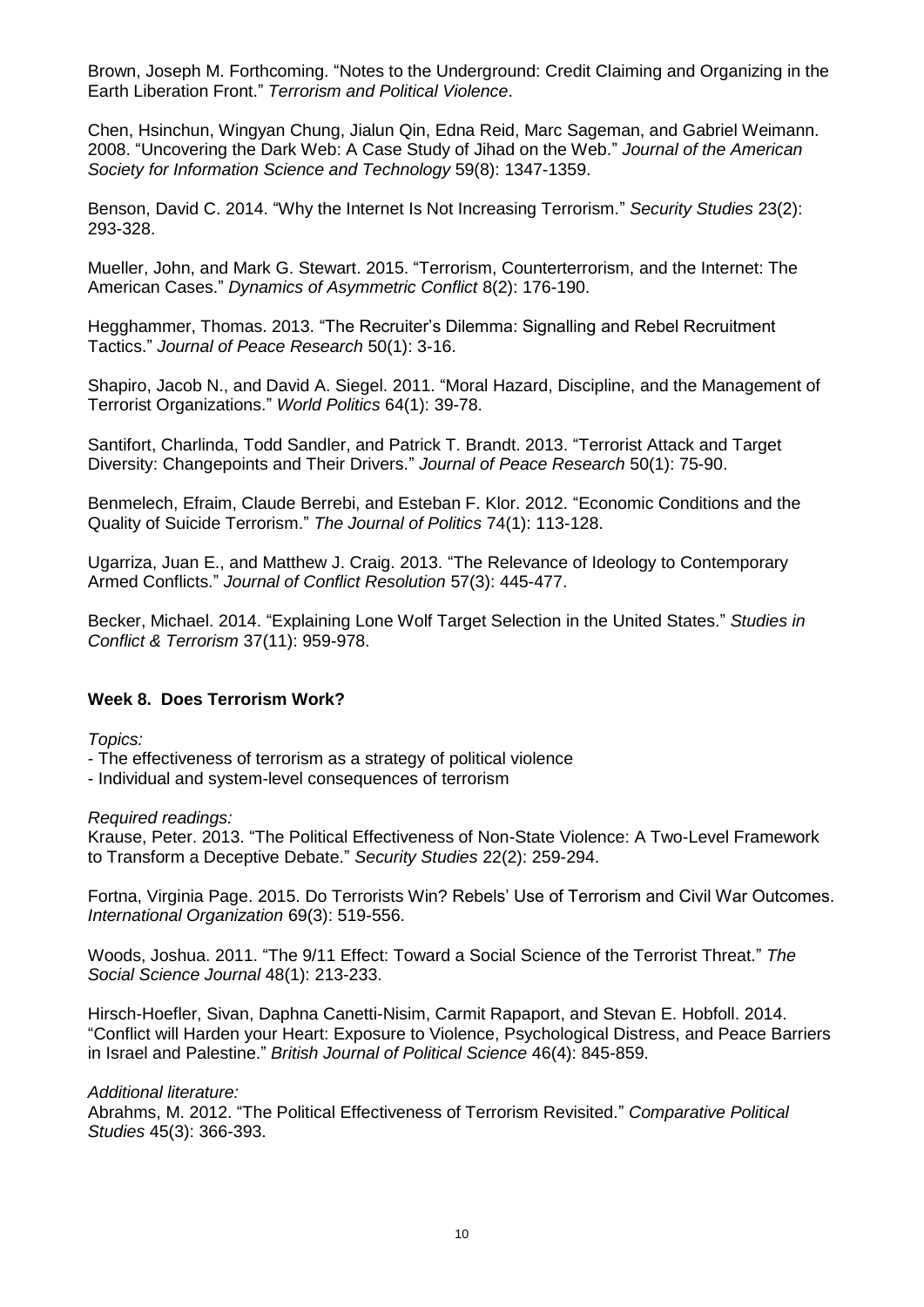Berrebi, Claude, and Esteban F. Klor. 2008. "Are Voters Sensitive to Terrorism? Direct Evidence from the Israeli Electorate." *American Political Science Review* 102(3): 279-301.

Gould, Eric D., and Esteban F. Klor. 2010. "Does Terrorism Work?" *Quarterly Journal of Economics* 125(4): 1459-1510.

Montalvo, José G. 2011. "Voting after the Bombings: A Natural Experiment on the Effect of Terrorist Attacks on Democratic Elections." *The Review of Economics and Statistics* 93(4): 1146– 1154.

Hersh, Eitan D. 2013. "Long-term Effect of September 11 on the Political Behavior of Victims' Families and Neighbors." *Proceedings of the National Academy of Sciences* 110(52): 20959-63.

Williams, Laron K., Michael T. Koch, and Jason M. Smith. 2013. "The Political Consequences of Terrorism: Terror Events, Casualties, and Government Duration." *International Studies Perspectives* 14(3): 343-361.

Park, Johann, and Valentina Bali. 2015. "International Terrorism and the Political Survival of Leaders." *Journal of Conflict Resolution* 61(7): 1343-1370.

Abrahms, Max. 2013. "The Credibility Paradox: Violence as a Double-Edged Sword in International Politics." *International Studies Quarterly* 5 (4): 660-671.

Findley, Michael G., and Joseph K. Young. 2015. "Terrorism, Spoiling, and the Resolution of Civil Wars." *The Journal of Politics* 77 (4):1115-1128.

Thomas, Jakana. 2014. "Rewarding Bad Behavior: How Governments Respond to Terrorism in Civil War." *American Journal of Political Science* 58(4): 804-818.

Wood, Reed M., and Jacob D. Kathman. 2013. "Too Much of a Bad Thing? Civilian Victimization and Bargaining in Civil War." *British Journal of Political Science* 44(3): 685-706.

Canetti-Nisim, Daphna, Eran Halperin, Keren Sharvit, and Stevan E. Hobfoll. 2009. "A New Stress-Based Model of Political Extremism: Personal Exposure to Terrorism, Psychological Distress, and Exclusionist Political Attitudes." *Journal of Conflict Resolution* 53(3): 363-389.

Romanov, Dmitri, Asaf Zussman, and Noam Zussman. 2012. "Does Terrorism Demoralize? Evidence from Israel." *Economica* 79(313): 183-198.

Kushner Gadarian, Shana. 2010. "The Politics of Threat: How Terrorism News Shapes Foreign Policy Attitudes." *The Journal of Politics* 72(2): 469-483.

Balcells, Laia. 2012. "The Consequences of Victimization on Political Identities." *Politics & Society* 40(3): 311-347.

Abadie, Alberto, and Javier Gardeazabal. 2003. "The Economic Costs of Conflict: A Case Study of the Basque Country." *American Economic Review* 93(1): 113-132.

Gaibulloev, Khusrav, and Todd Sandler. 2011. "The Adverse Effect of Transnational and Domestic Terrorism on Growth in Africa." *Journal of Peace Research* 48(3): 355–371.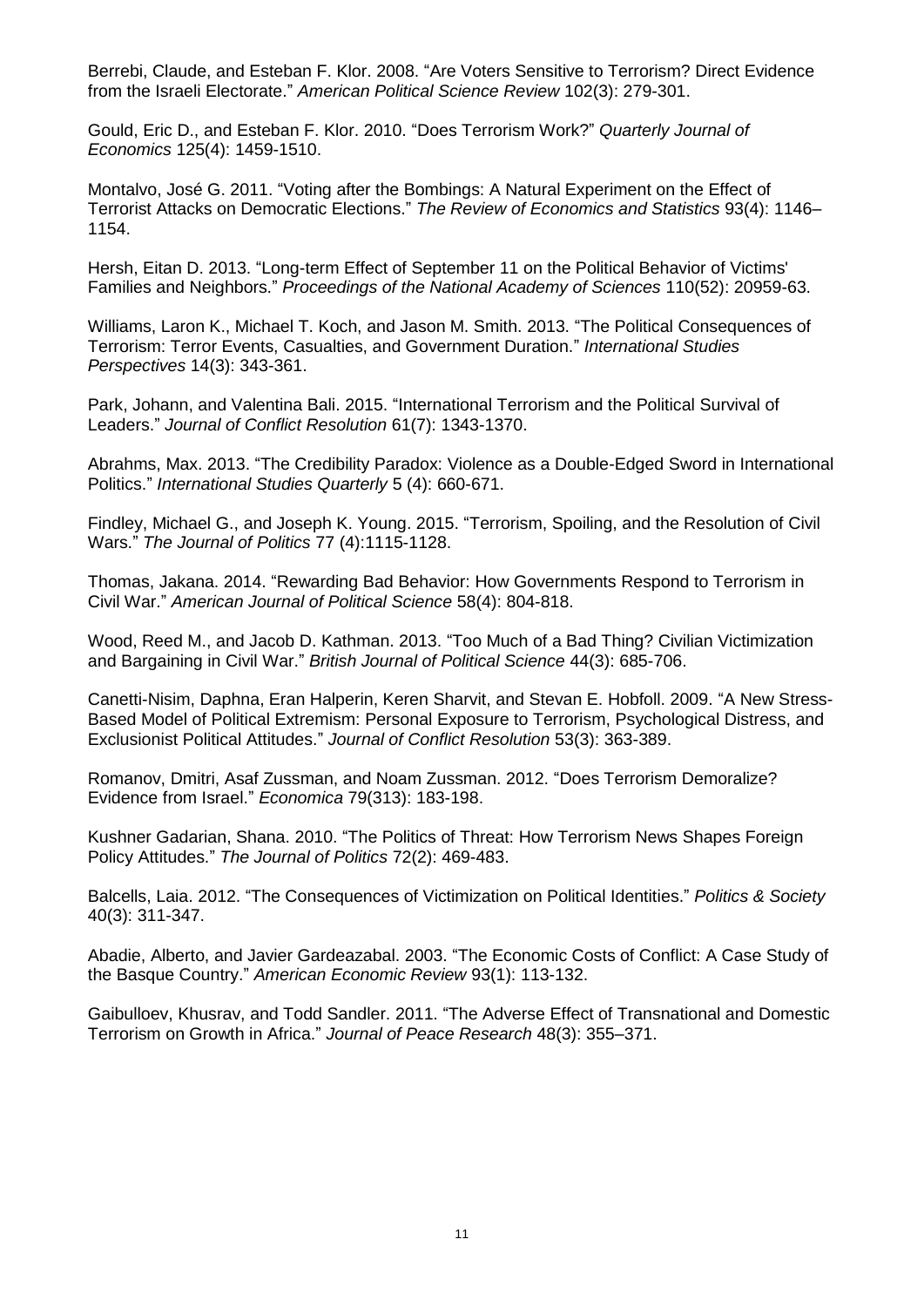## **Week 9. Counter-terrorist Strategies**

#### *Topics:*

- How terrorist organizations collapse
- Repression vs. accommodation
- "Clinical" and social approaches to counter-terrorism

#### *Required readings:*

Cronin, Audrey K. 2006. "How al-Qaida Ends: The Decline and Demise of Terrorist Groups." *International Security* 31(1): 7-48.

Dugan, Laura, and Erica Chenoweth. 2012. "Moving Beyond Deterrence: The Effectiveness of Raising the Expected Utility of Abstaining." *American Sociological Review* 77(4): 597-624.

Chowdhury, Arjun, and Ronald R. Krebs. 2009. "Making and Mobilizing Moderates: Rhetorical Strategy, Political Networks, and Counterterrorism." *Security Studies* 18(3): 371-399.

Johnston, Patrick B. 2012. "Does Decapitation Work?" *International Security* 36 (4):47–79.

*Additional literature:*

Gaibulloev, Khusrav, and Todd Sandler. 2014. "An Empirical Analysis of Alternative Ways that Terrorist Groups End." *Public Choice* 160(1-2): 25–44.

Murua, Imanol. 2016. "No More Bullets for ETA: The Loss of Internal Support as a Key Factor in the End of the Basque Group's Campaign." *Critical Studies on Terrorism* 10(1): 93-114.

LaFree, Gary, and Erin Miller. 2008. "Desistance from Terrorism: What Can We Learn from Criminology?" *Dynamics of Asymmetric Conflict* 1(3): 203-230.

Perliger, Arie. 2012. "How Democracies Respond to Terrorism: Regime Characteristics, Symbolic Power and Counterterrorism." *Security Studies* 21(3): 490-528.

Neumayer, Eric, Thomas Plümper, and Mariaelisa Epifanio. 2014. "The 'Peer-Effect' in Counterterrorist Policies." *International Organization* 68(1): 211-234.

Lehrke, Jesse Paul, and Rahel Schomaker. 2016. "Kill, Capture, or Defend? The Effectiveness of Specific and General Counterterrorism Tactics against the Global Threats of the Post-9/11 Era." *Security Studies* 25(4): 729-762.

Walsh, James I., and James A. Piazza. 2010. "Why Respecting Physical Integrity Rights Reduces Terrorism." *Comparative Political Studies* 43(5): 551-577.

Longo, Matthew, Daphna Canetti-Nisim, and Nancy Hite-Rubin. 2014. "A Checkpoint Effect? Evidence from a Natural Experiment on Travel Restrictions in the West Bank." *American Journal of Political Science* 58(4): 1006–1023.

LaFree, Gary, Laura Dugan, and Raven Korte. 2009. "The Impact of British Counterterrorist Strategies on Political Violence in Northern Ireland: Comparing Deterrence and Backlash Models." *Criminology* 47(1): 17-45.

Berman, Eli, Jacob N. Shapiro, and Joseph H. Felter. 2011. "Can Hearts and Minds Be Bought? The Economics of Counterinsurgency in Iraq." *Journal of Political Economy* 119(4): 766-819.

Jordan, Jenna. 2014. "Attacking the Leader, Missing the Mark." *International Security* 38(4): 7-38.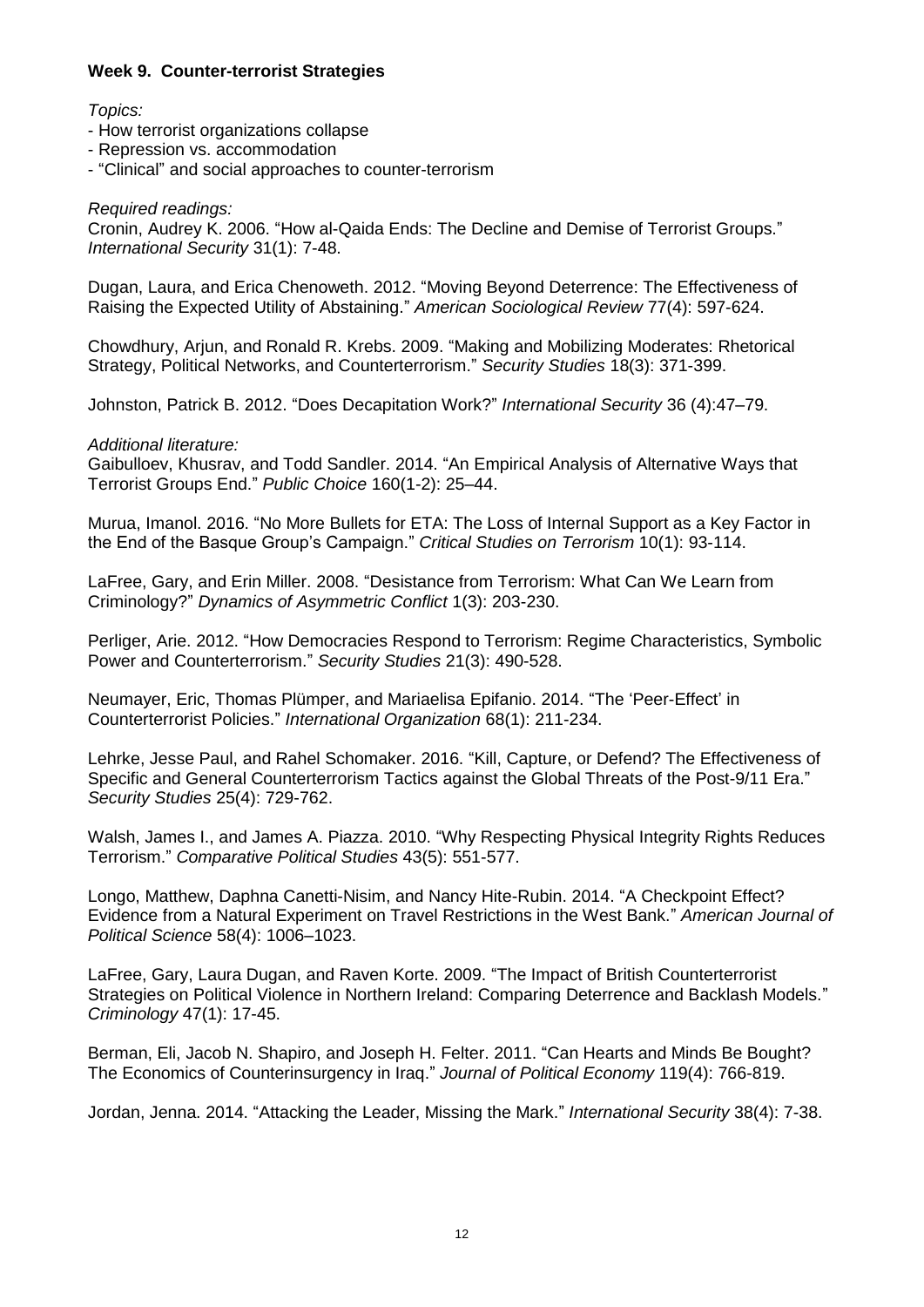Price, Bryan C. 2012. "Targeting Top Terrorists: How Leadership Decapitation Contributes to Counterterrorism." *International Security* 36(4): 9–46.

Ellis, B. H., and S. Abdi. 2017. "Building Community Resilience to Violent Extremism through Genuine Partnerships." *American Psychologist* 72(3): 289-300.

Vermeulen, Floris. 2014. "Suspect Communities—Targeting Violent Extremism at the Local Level: Policies of Engagement in Amsterdam, Berlin, and London." *Terrorism and Political Violence* 26(2): 286-306.

Sarma, Kiran M. 2017. "Risk Assessment and the Prevention of Radicalization from Nonviolence into Terrorism." *American Psychologist* 72(3): 278-288.

Abrahms, Max. 2008. "What Terrorists Really Want: Terrorist Motives and Counterterrorism Strategy." *International Security* 32(4): 78–105.

Brachman, Jarret M., and William F. McCants. 2006. "Stealing Al Qaeda's Playbook." *Studies in Conflict & Terrorism* 29 (4):309-321.

de Nevers, Renée. 2007. "NATO's International Security Role in the Terrorist Era." *International Security* 31(4): 34–66.

Walzer, Michael. 2007. "On Fighting Terrorism Justly." *International Relations* 21(4): 480-484.

Schwartz, Joseph M. 2004. "Misreading Islamist Terrorism: The 'War Against Terrorism' and Just-War Theory." *Metaphilosophy* 35(3): 273-302.

Ignatieff, Miachel. 2004. Lesser Evils. New York Times, May 2, 2004. Online: [http://www.michaelignatieff.ca/assets/pdfs/Lesser%20Evils\\_The%20New%20York%20Times.pdf](http://www.michaelignatieff.ca/assets/pdfs/Lesser%20Evils_The%20New%20York%20Times.pdf)

## **Week 10. From Counterinsurgency to State Terror**

*Topics:*

- Selective and indiscriminate counter-insurgency
- Violence and terror as an instrument of rule
- Strategic vs. ideological roots of state terror

#### *Required readings:*

Lyall, Jason. 2009. "Does Indiscriminate Violence Incite Insurgent Attacks? Evidence from Chechnya." *Journal of Conflict Resolution* 53(3): 331-362.

Davenport, Christian. 2007. "State Repression and Political Order." *Annual Review of Political Science* 10(1): 1-23.

Hagan, John, and Wenona Rymond-Richmond. 2008. "The Collective Dynamics of Racial Dehumanization and Genocidal Victimization in Darfur." *American Sociological Review* 73(6): 875– 902.

#### *Additional literature:*

Schutte, Sebastian. 2017. "Violence and Civilian Loyalties: Evidence from Afghanistan." *Journal of Conflict Resolution* 61(8): 1595-1625.

Kocher, Matthew, Thomas B. Pepinsky, and Stathis N. Kalyvas. 2011. "Aerial Bombing and Counterinsurgency in the Vietnam War." *American Journal of Political Science* 55(2): 201-218.